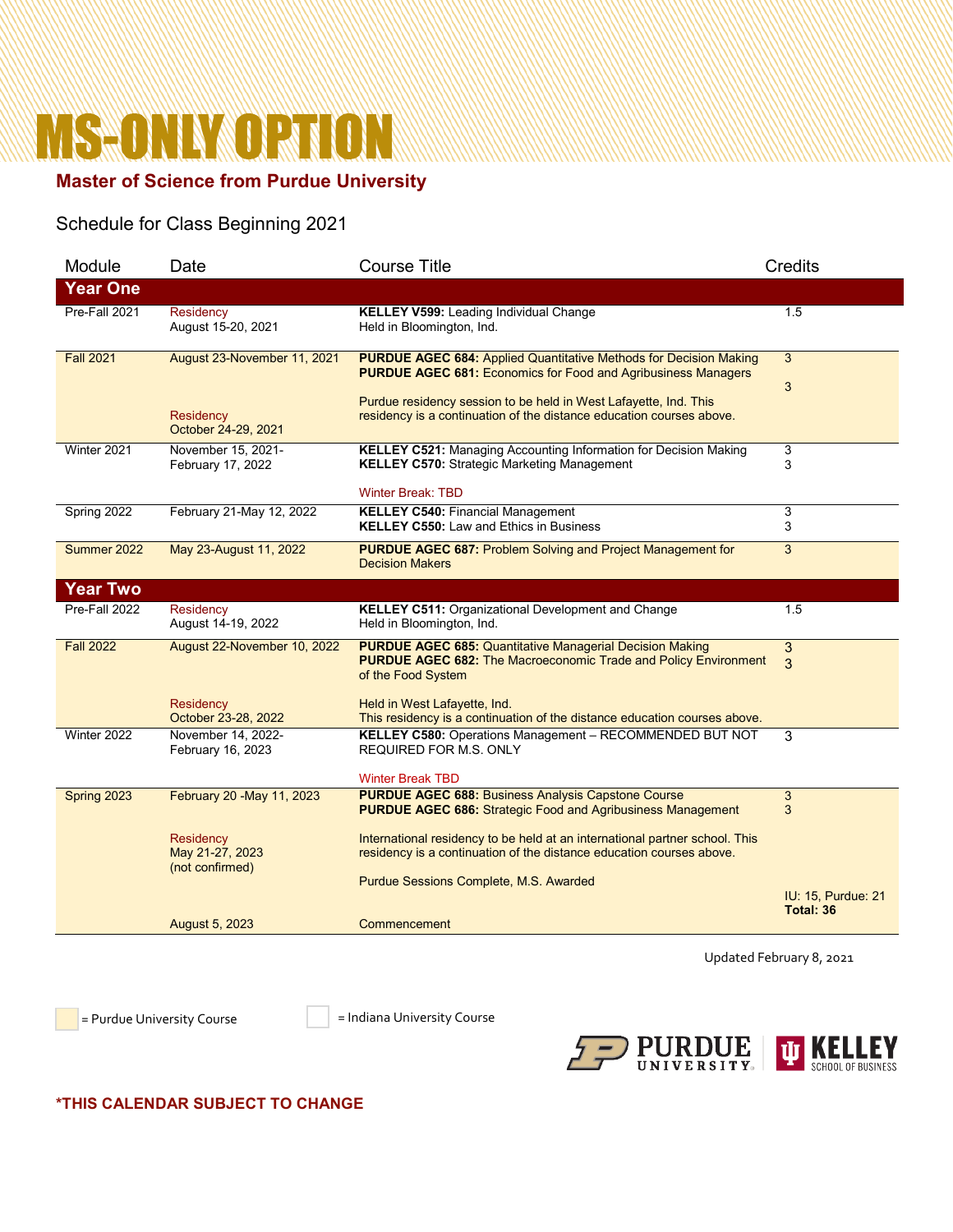# **COURSE DESCRIPTIONS**

## **YEAR ONE**

#### **PRE-FALL MODULE**

#### **KELLEY — V599: Leading Individual Change** (1.5 cr)

Held in Bloomington, Ind.

This course will provide students with an introduction to the concept of personal leadership, using the reflective lens of the DLS self-observant leadership model. Topics covered will include building your capacity for personal awareness, creating and leading meaning in your work, internal / external feedback processing through a self-observant lens, and leadership communications excellence. Students will hear from expert practitioners from the field, as well as top rated Kelley Faculty. Students will have the opportunity to practice each concept in detail throughout the week, and will also be provided the option of seven Executive / Communications Coaching follow up sessions (4 EC and 3CC) to reinforce key concepts, and develop a personal action plan as they begin the Kelley MBA Program. As a result of this course students will be better able to state their personal values and vision, understand how to drive meaning in their work, and be ready to lead themselves through transitional experiences like the Kelley MBA Program.

#### **FALL MODULE**

#### **PURDUE — AGEC 681: Economics for Food and Agribusiness Managers** (3 cr.)

Addresses the institutional setting and structure of the food and agricultural markets. Encompasses both the domestic and international dimensions of the food chain, including consumer demand, global sourcing and worldwide production potential. Also focuses on managerial economics as applied to such topics as food system market structure, the nature and dimensions of domestic and global competition, the components of cost and revenue, and the food system value chain.

#### **PURDUE — AGEC 684: Applied Quantitative Methods for Decision Making** (3 cr.)

Explores the application of contemporary concepts and quantitative techniques for decision making in the face of uncertainty and/or multiple conflicting objectives. Focus is on application of these tools to decisions facing the food and agricultural business manager. Also explores key areas of risk management of the food and agricultural firm including price, production, strategic, regulatory, technology, market/competitor, political, financial, and exchange rate risk.

**PURDUE residency** one week at end of the fall module

#### **WINTER MODULE**

#### **KELLEY — C521: Managing Accounting Information for Decision Making** (3 cr.)

Provides a user-oriented understanding of how accounting information should be managed to ensure its availability on a timely and relevant basis for decision making. The first part of the course reviews financial accounting and reporting while the second part of the course focuses on cost-benefit analysis for evaluating the potential value-added results from planning, organizing, and controlling a firm's accounting information. Cases, forum discussions and computer support are used extensively.

#### **KELLEY — C570: Strategic Marketing Management** (3 cr.)

An introduction to the process of creating a market-driven organization. Specific topics include marketing strategy, market research and analysis, and the development of products and services, pricing, distribution and promotion. The course employs lecture, classroom discussion through threaded discussion forums, case analysis and field research projects.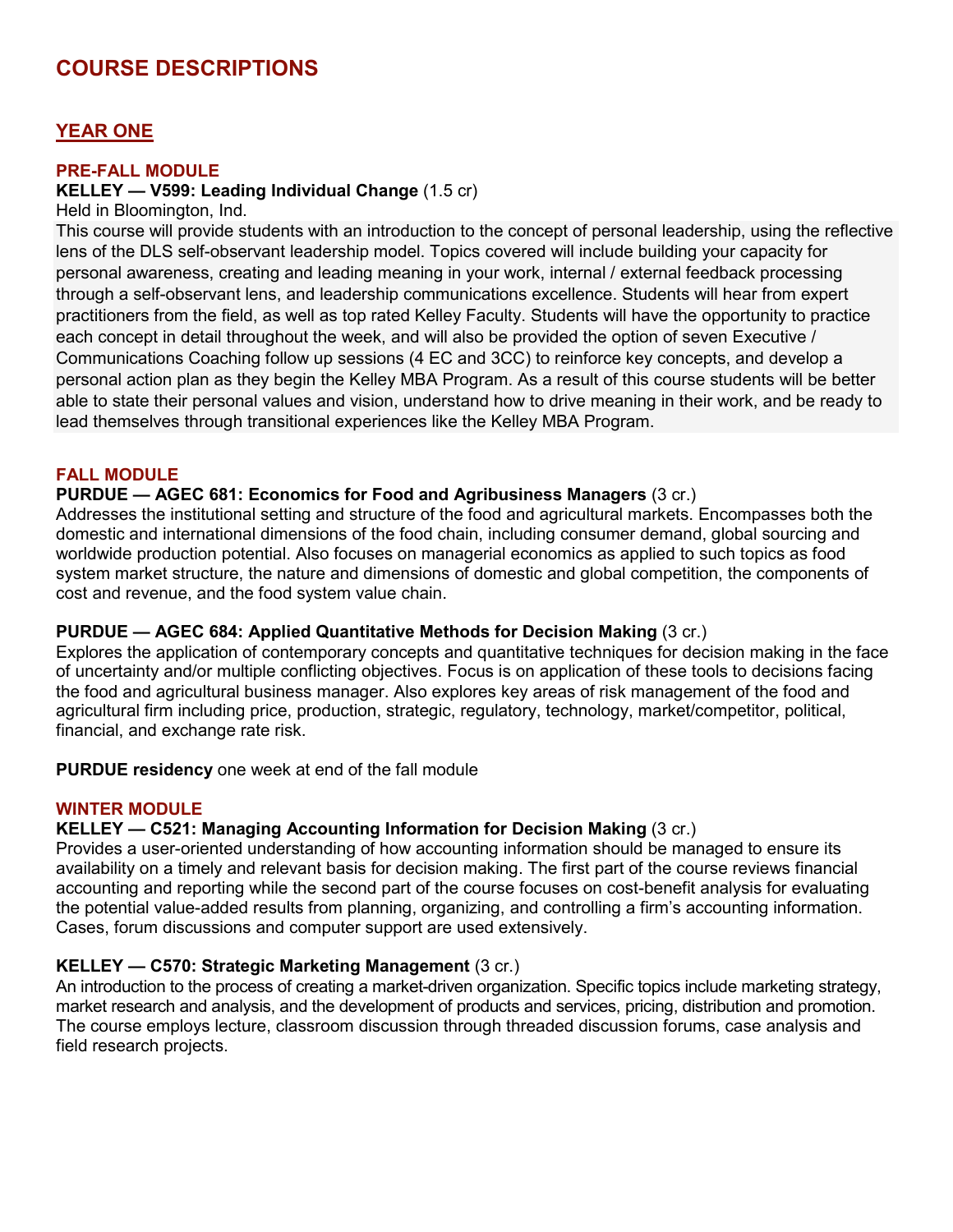#### **SPRING MODULE**

#### **KELLEY — C540: Financial Management** (3 cr.)

Provides a working knowledge of the tools and analytical conventions used in the practice of corporate finance; establishes an understanding of the basic elements of financial theory to be used in application of analytical reasoning to business problems; and explores the interrelationship among corporate policies and decisions. Coursework will include problem sets, study group preparation of executive summary memos and critiques and use of PC spreadsheets to develop a planning model for a case focusing on funds requirement.

#### **KELLEY — C550: Law and Ethics in Business** (3 cr.)

The objective is to provide the student of management with a basic knowledge of the American legal system, the legal process and relevant substantive law that is necessary to making informed and effective business decisions. The law develops and evolves in response to changing social, economic, political and technological forces, and business decisions often carry long-lasting, as well as delayed effects. This course emphasizes the study of the law of torts, contracts and product liability. It is hoped that consideration of a study of these legal principles will give prospective managers insight into the dynamics of the legal process to enable them to predict as soundly as possible the future legal environment in which their present decisions will bear fruit.

#### **SUMMER MODULE**

**PURDUE — AGEC 687: Problem Solving and Project Management for Decision Makers** (3 cr.) Develops a structured approach to problem solving, including problem definition, development of alternatives, identifying consequences, assessing trade-offs and making informed choices. Research methods and project management concepts will be addressed. A major business analysis project will be framed during the course, to be completed as part of the capstone course in business analysis.

## **YEAR TWO**

#### **PRE-FALL MODULE**

#### **KELLEY — C511: Organizational Development and Change** (1.5 cr)

Held in Bloomington, Ind.

Today's business environment forces executives to use every tool at their disposal to create and maintain an effective and adaptable organization. A major source of effectiveness and adaptability is the way in which the company's efforts are organized — its systems, structures, management process, rewards and strategies. The primary job of senior management today is to design, build and operate organizations that function effectively. What this means is that the organization is in a constant state of change. Understanding the change process is vital. Knowing the roadblocks to effective change is very important. The role of the manager as a change agent becomes critical. Often the problems arise not from the change itself, but the process of making the change. Individuals resist change. It is a natural phenomenon. How and why this change manifests itself is a central issue in this course. Developing the skills to move through the change process not knowing what roadblocks one might encounter is becoming incredibly valuable.

#### **FALL MODULE**

#### **PURDUE — AGEC 685: Quantitative Managerial Decision Making** (3 cr.)

Students explore appropriate statistical techniques to analyze different types of economic data for managerial decision-making. Students will learn about the appropriate design, development, and implementation of surveys followed by an opportunity to put theory into practice with the creation of their own survey. Next, the appropriate analysis and interpretation of survey data is examined from a conceptual and practical perspective. Key areas of risk management for food and agricultural firms are also examined making use of tools, including decision trees, payoff matrices, and scenario analysis.